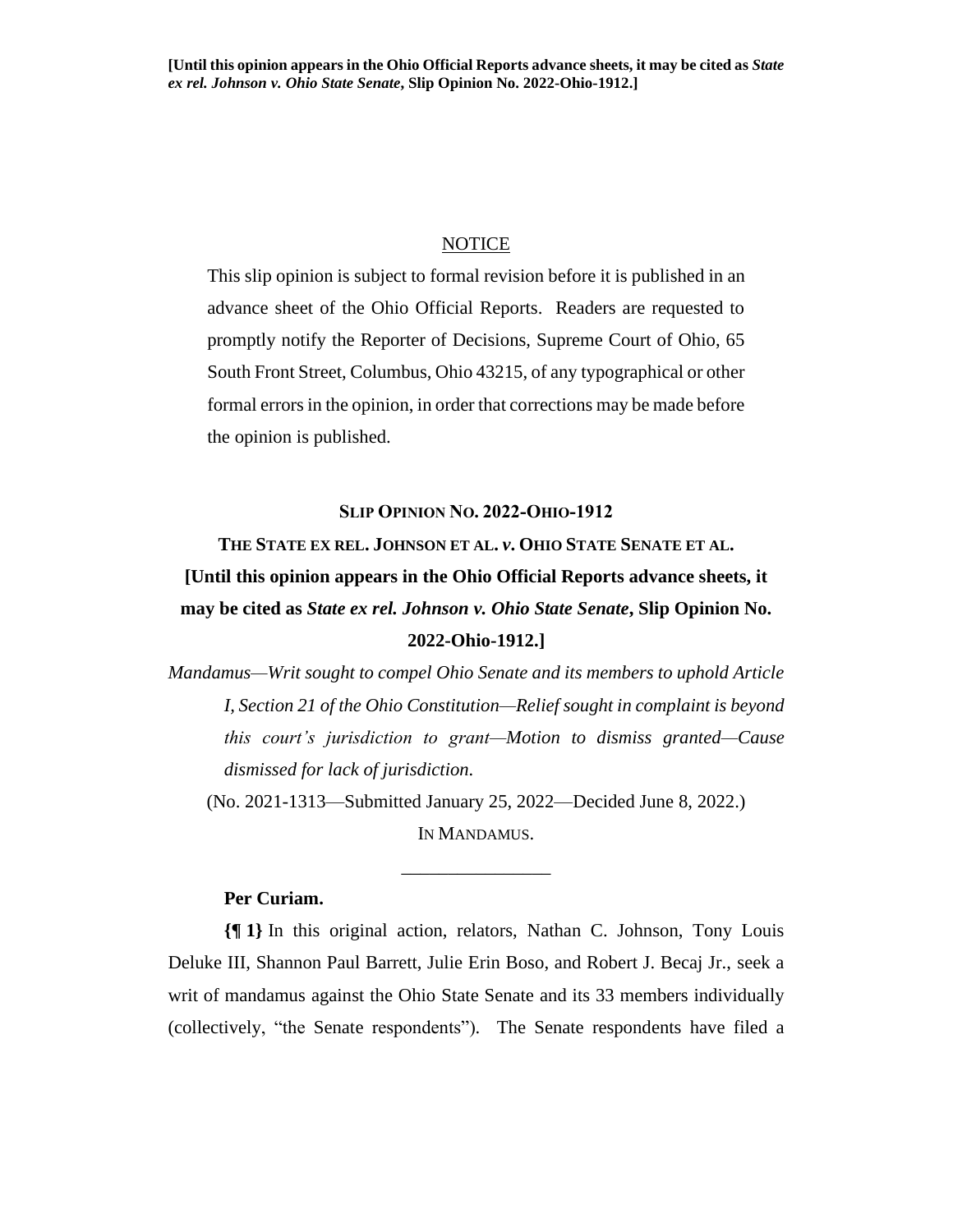motion to dismiss. For the reasons set forth below, we grant the motion and dismiss the complaint for lack of jurisdiction.

# **Background**

**{¶ 2}** Article I, Section 21(A) of the Ohio Constitution provides that "[n]o federal, state, or local law or rule shall compel, directly or indirectly, any person, employer, or health care provider to participate in a health care system." Relators allege that, beginning in March 2020 and continuing to the present, Ohioans have been subjected to ongoing violations of this constitutional provision. Specifically, citizens have been required to "wear alleged medical devices," provide DNA samples, have their temperatures taken, receive vaccinations, undergo contact tracing, and participate in the collection of health-care information.

**{¶ 3}** To remedy these alleged violations, relators ask this court to issue a writ of mandamus to compel the Senate respondents to uphold the Ohio Constitution—specifically Article I, Section 21. More specifically, relators ask for a writ compelling the Senate respondents to defend Article I, Section 21 "against any passage of legislation which may possibly conflate, obfuscate or otherwise subvert the clarity of rights conveyed by" Article I, Section 21. And finally, relators ask for a writ compelling the Senate respondents to order the Ohio Attorney General to halt the operation of any public or private entity that is participating in the alleged constitutional violations within the state of Ohio. Relators allege that the Senate respondents' duty to undertake these actions flows from their oaths of office to support and defend the Ohio Constitution.

**{¶ 4}** We have considered the Senate respondents' motion to dismiss and the arguments presented in relators' two memoranda in opposition, and we grant the motion.

# **Analysis**

**{¶ 5}** A writ of mandamus is an extraordinary remedy, "exercised by this court with caution and issued only when the right is clear." *State ex rel. Brown v.*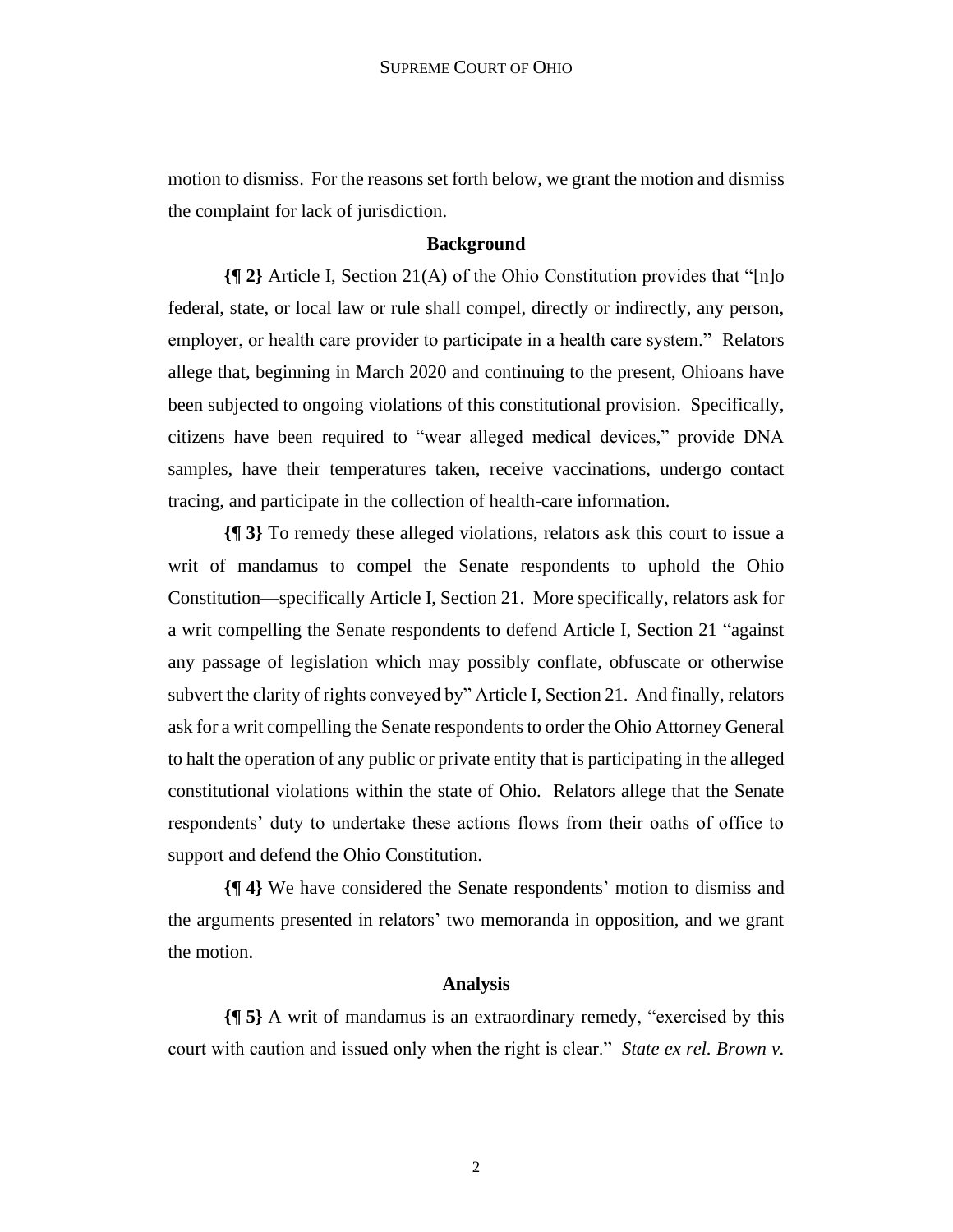*Ashtabula Cty. Bd. of Elections*, 142 Ohio St.3d 370, 2014-Ohio-4022, 31 N.E.3d 596, ¶ 11. To be entitled to a writ of mandamus, a party must establish by clear and convincing evidence (1) a clear legal right to the requested relief, (2) a clear legal duty on the part of the respondent to provide it, and (3) the lack of an adequate remedy in the ordinary course of the law. *See State ex rel. Love v. O'Donnell*, 150 Ohio St.3d 378, 2017-Ohio-5659, 81 N.E.3d 1250, ¶ 3.

**{¶ 6}** Relators' request for a writ to compel the Senate respondents to "defend" Article I, Section 21 can be read in two ways: as a request to compel the Senate respondents to enact legislation prohibiting the practices to which relators object or as a request to prohibit them from enacting legislation that would conflict with Article I, Section 21. Under either theory, we have no jurisdiction to grant the requested relief.

**{¶ 7}** "While Ohio, unlike other jurisdictions, does not have a constitutional provision specifying the concept of separation of powers, this doctrine is implicitly embedded in the entire framework of those sections of the Ohio Constitution that define the substance and scope of powers granted to the three branches of state government." *S. Euclid v. Jemison*, 28 Ohio St.3d 157, 158-159, 503 N.E.2d 136 (1986). The legislative power of this state is vested in the General Assembly. Ohio Constitution, Article II, Section 1; *Stetter v. R.J. Corman Derailment Servs., L.L.C.*, 125 Ohio St.3d 280, 2010-Ohio-1029, 927 N.E.2d 1092, ¶ 36. As such, the General Assembly has the power to enact, amend, and repeal statutes, Ohio Constitution, Article II, and "[t]his lawmaking prerogative cannot be delegated to or encroached upon by the other branches of government," *Toledo v. State*, 154 Ohio St.3d 41, 2018-Ohio-2358, 110 N.E.3d 1257, ¶ 26.

**{¶ 8}** "A writ of mandamus will not issue to a legislative body or its officers to require the performance of duties that are purely legislative in character and over which such legislative bodies have exclusive control." *State ex rel. Grendell v. Davidson*, 86 Ohio St.3d 629, 633, 716 N.E.2d 704 (1999). In other words, we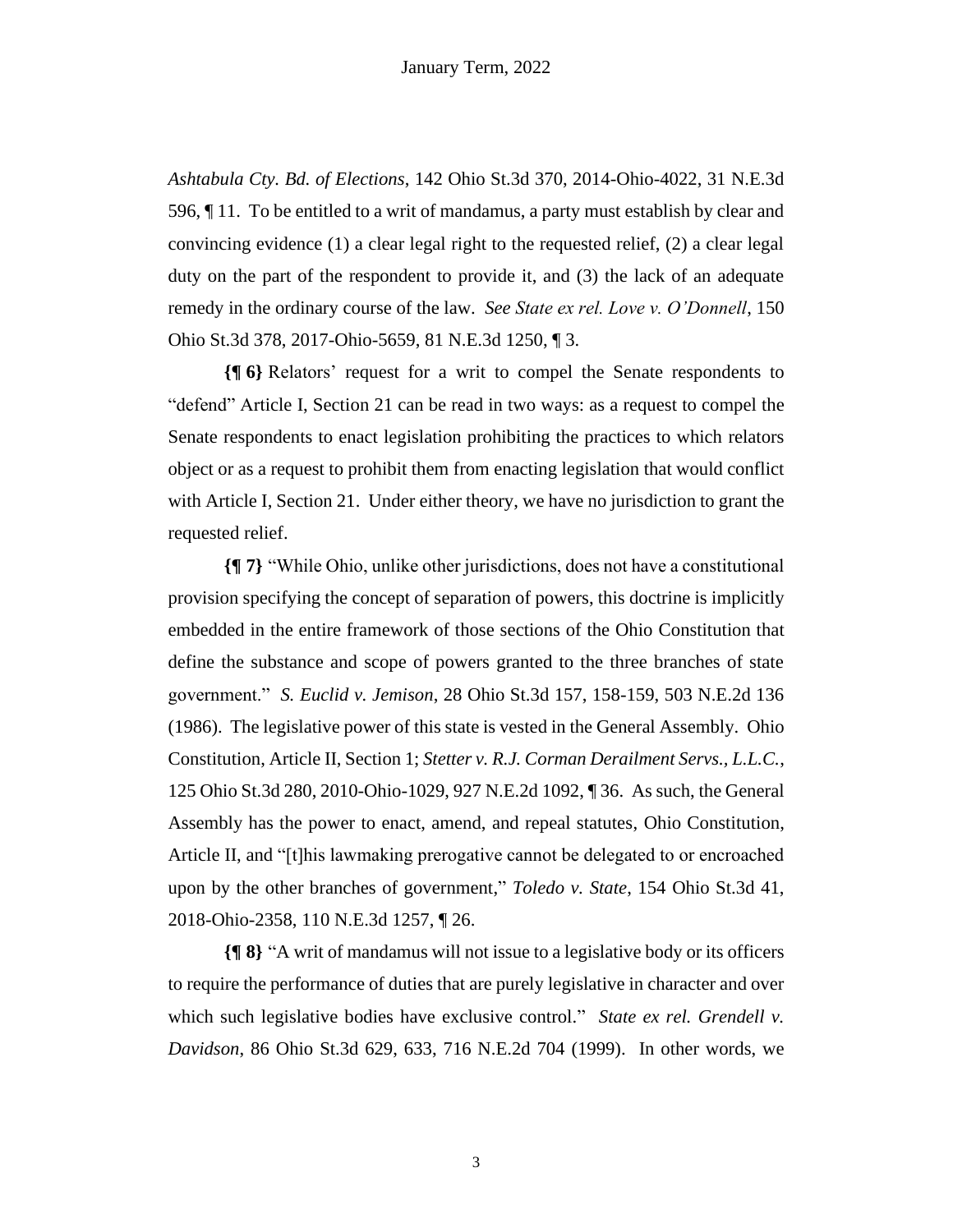have no jurisdiction to order the General Assembly to enact a specific piece of legislation. In *Grendell*, for example, the issue was whether this court could compel the inclusion of an airport-funding appropriation in the General Assembly's conference report. The relators argued that the appropriation had been approved by both chambers of the legislature and that the conference committee failed to follow the legislative rules when it deleted the provision. We denied the writ, holding that the separation-of-powers doctrine prohibited a court from directing the legislature to perform duties that were "purely legislative in character." *Id.* Likewise, in *Wapakoneta v. Helpling*, 135 Ohio St. 98, 19 N.E.2d 772 (1939), the relator sought a writ of mandamus to compel a municipal legislature to build a light and power plant. We denied the writ because the construction project would involve the performance of discretionary duties that were "purely legislative in character," involving "a responsibility and burden which is outside the scope of the judicial function." *Id.* at 108.

**{¶ 9}** Under the same theory, we also have no jurisdiction to preemptively order the General Assembly *not* to enact legislation "because the separation-ofpowers doctrine precludes courts from enjoining the General Assembly from exercising its legislative power to enact laws." *Toledo* at ¶ 2.

**{¶ 10}** Judicial power is conferred upon the courts of Ohio by Article IV, Section 1 of the Ohio Constitution. " 'It is emphatically the province and duty of the judicial department to say what the law is.' " *Adams v. DeWine*, \_\_ Ohio St.3d \_\_, 2022-Ohio-89, \_\_ N.E.3d \_\_, quoting *Marbury v. Madison*, 5 U.S. 137, 177, 2 L.Ed. 60 (1803). But the courts cannot tell the legislature what the law *should be* or dictate how the General Assembly should carry out its constitutional responsibilities. "It is a fundamental principle of the separation of powers that 'the legislative branch [of government] is the "ultimate arbiter of public policy." " *Gabbard v. Madison Local School Dist. Bd. of Edn.*, 165 Ohio St.3d 390, 2021- Ohio-2067, 179 N.E.3d 1169, ¶ 39, quoting *Urbino v. Johnson & Johnson*, 116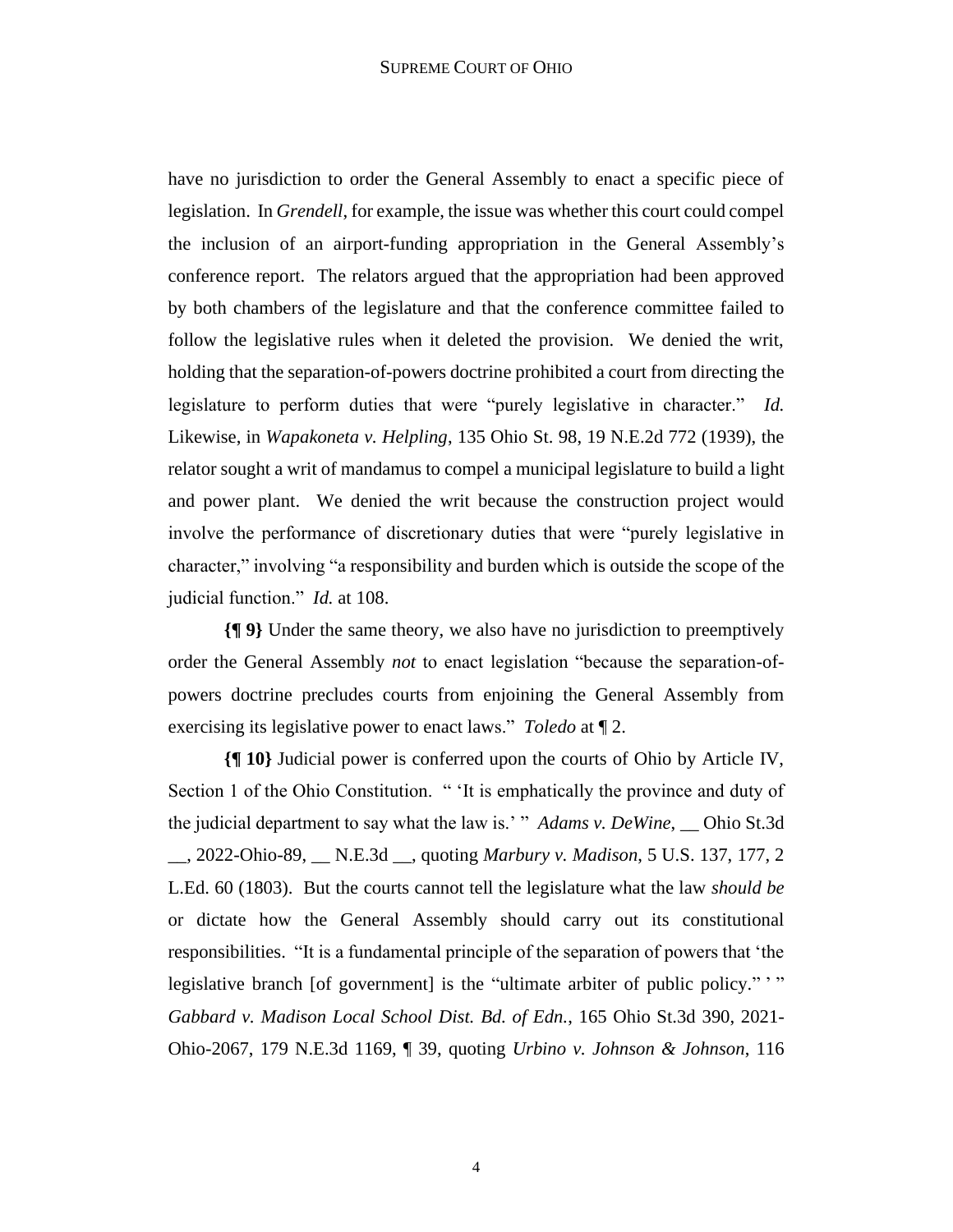Ohio St.3d 468, 2007-Ohio-6948, 880 N.E.2d 420, ¶ 21, quoting *State ex rel. Cincinnati Enquirer Div. of Gannett Satellite Information Network, Inc. v. Dupuis*, 98 Ohio St.3d 126, 2002-Ohio-7041, 781 N.E.2d 163, ¶ 21.

**{¶ 11}** For similar reasons, we may not order the General Assembly to compel the attorney general to perform his duties in a certain fashion. The attorney general is an independently elected executive-branch official. Ohio Constitution, Article III, Section 1; R.C. 109.01; *State ex rel. Doerfler v. Price*, 101 Ohio St. 50, 128 N.E. 173 (1920), paragraph 3 of the syllabus. We express no opinion as to the scope of the General Assembly's authority to control how the attorney general performs his duties, except to say that if the General Assembly were to impose restraints on an executive-branch official, it would have to do so through the passage of legislation. And the separation-of-powers doctrine precludes us from telling the General Assembly what legislation it should enact.

**{¶ 12}** In their memoranda opposing the motion to dismiss, relators suggest that dismissal is inappropriate because service had not yet been perfected on some of the Senate respondents. However, failure of service of process is an affirmative defense that may be waived if a defendant appears in the action without preserving the defense. *See Williams v. Gray Guy Group, L.L.C.*, 10th Dist. Franklin No. 16AP-321, 2016-Ohio-8499, ¶ 19 (citing cases). It follows, therefore, that a party may file a motion to dismiss without waiting to receive service of process. And contrary to the claim made in relators' two memoranda, the motion to dismiss was filed on behalf of all the respondents.

**{¶ 13}** The relief sought in this complaint is beyond our jurisdiction to grant. We therefore dismiss the complaint for lack of jurisdiction.

Motion granted

and cause dismissed.

O'CONNOR, C.J., and FISCHER, DEWINE, DONNELLY, and STEWART, JJ., concur.

5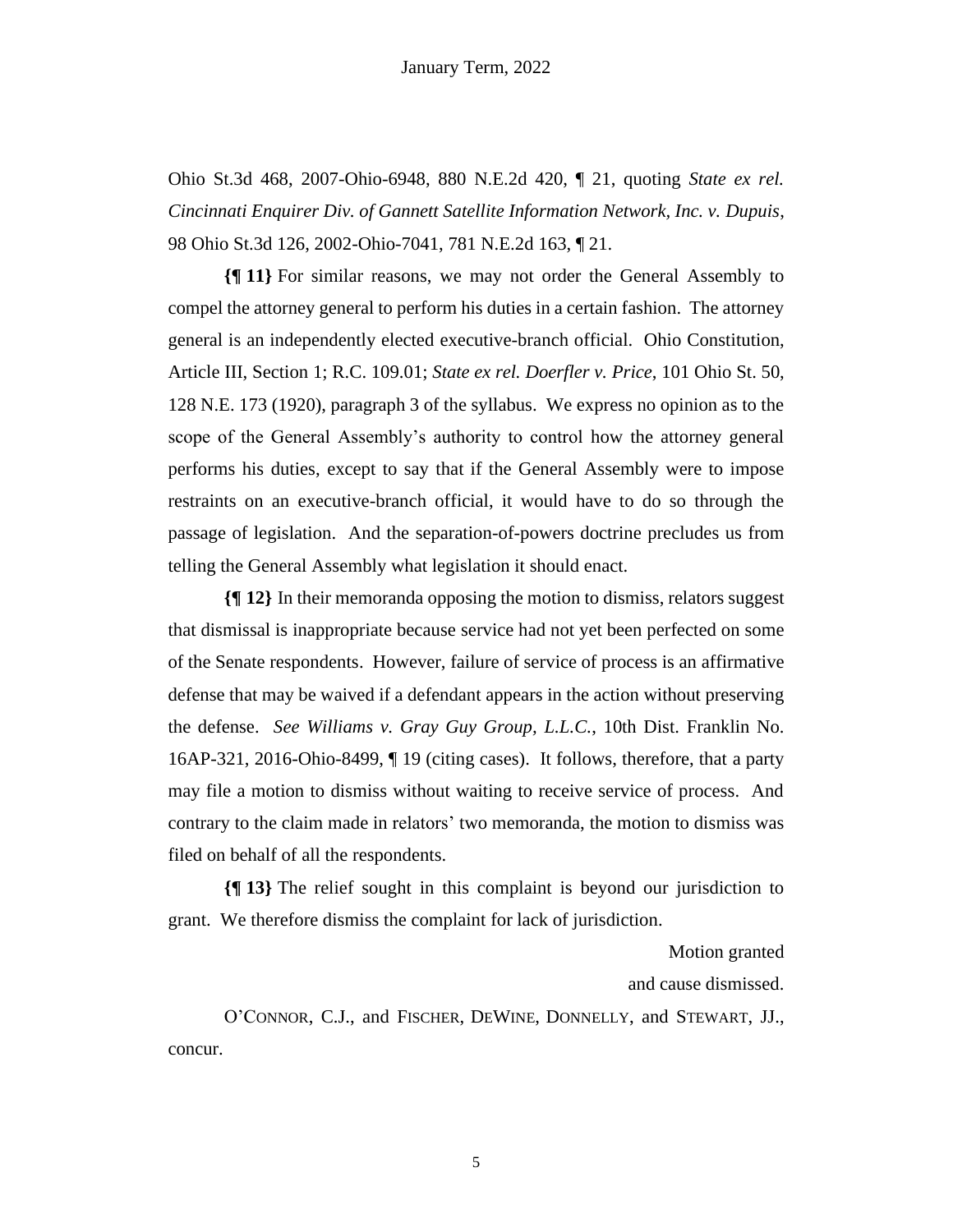\_\_\_\_\_\_\_\_\_\_\_\_\_\_\_\_\_

KENNEDY, J., concurs in judgment only, with an opinion. BRUNNER, J., concurs in judgment only.

### **KENNEDY, J., concurring in judgment only.**

**{¶ 14}** Because relators, Nathan C. Johnson, Tony Louis Deluke III, Shannon Paul Barrett, Julie Erin Boso, and Robert J. Becaj Jr., are unable to prove any set of facts that would entitle them to the relief requested in their complaint, I agree with the majority that their mandamus action seeking to compel respondents, the Ohio Senate and its 33 members, to uphold and defend Article I, Section 21 of the Ohio Constitution must be dismissed. Consequently, although this case raises significant constitutional issues regarding the limits of state government that demand resolution, I concur in the judgment of the court, because I must. I write separately, however, because the majority confuses the exercise of subject-matter jurisdiction with the existence of it.

**{¶ 15}** Relators allege that the state government's response to the COVID-19 pandemic (imposing mask mandates, screening for infection, conducting contact tracing, and providing vaccinations, for example) violated Article I, Section 21(A) of the Ohio Constitution, which provides that "[n]o federal, state, or local law or rule shall compel, directly or indirectly, any person, employer, or health care provider to participate in a health care system." They seek a writ of mandamus directing respondents to defend this constitutional provision against future encroachments on Ohioans' liberty. Respondents have moved to dismiss the complaint.

**{¶ 16}** In deciding a motion to dismiss, we assume the truth of all factual allegations in the complaint and draw all reasonable inferences from them in favor of the relators. *State ex rel. Williams Ford Sales, Inc. v. Connor*, 72 Ohio St.3d 111, 113, 647 N.E.2d 804 (1995). We may dismiss for the failure to state a claim

6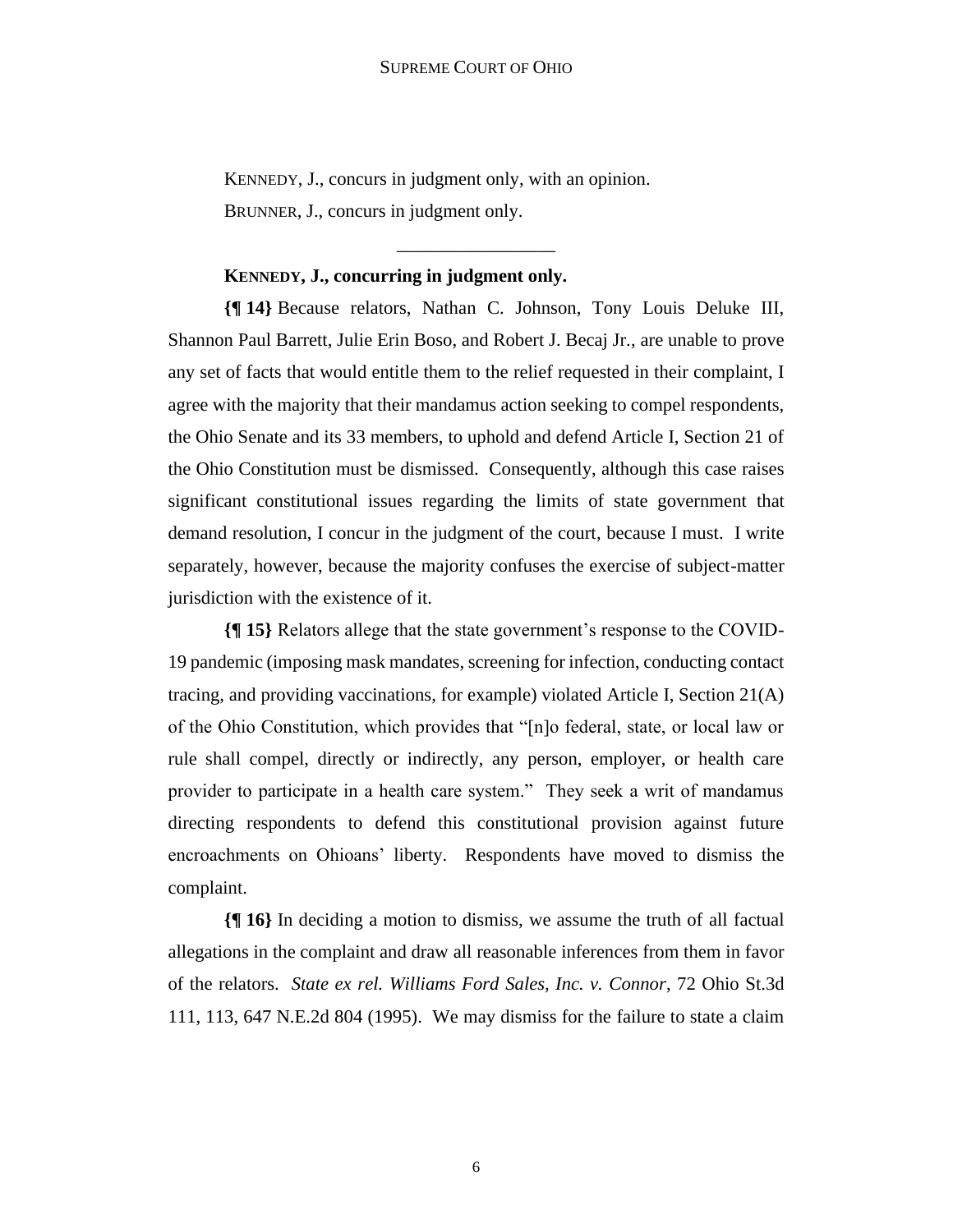upon which relief can be granted only if it appears beyond doubt that relators can prove no set of facts entitling them to relief. *Id.*

**{¶ 17}** "To be entitled to a writ of mandamus, a petitioner must establish a clear legal right to the requested relief, a clear legal duty on the part of a respondent to grant the relief, and the lack of an adequate remedy in the ordinary course of the law." *State ex rel. Pennington v. Bivens*, 166 Ohio St.3d 241, 2021-Ohio-3134, 185 N.E.3d 41, ¶ 10.

**{¶ 18}** Respondents do not have a clear legal duty to grant the relief that relators request. As we recently explained in *Toledo v. State*, "[i]n framing the Ohio Constitution, the people of this state conferred on the General Assembly the legislative power. This lawmaking prerogative cannot be delegated to or encroached upon by the other branches of government." 154 Ohio St.3d 41, 2018- Ohio-2358, 110 N.E.3d 1257, ¶ 26. "The separation-of-powers doctrine therefore precludes the judiciary from asserting control over 'the performance of duties that are purely legislative in character and over which such legislative bodies have exclusive control.' " *Id.* at ¶ 27, quoting *State ex rel. Grendell v. Davidson*, 86 Ohio St.3d 629, 633, 716 N.E.2d 704 (1999). Rather, "[c]ourts may intervene only after a legislative enactment has been passed and challenged in an action properly before it." *Id.* at ¶ 29.

**{¶ 19}** Although granting the relief that relators request would cross the boundary between the judicial and legislative branches, that does not mean this court lacks subject-matter jurisdiction over this action.

**{¶ 20}** We have recognized that the word "jurisdiction," set apart by itself, "is a vague term, ' "a word of many, too many, meanings." ' " *Cheap Escape Co., Inc. v. Haddox, L.L.C.*, 120 Ohio St.3d 493, 2008-Ohio-6323, 900 N.E.2d 601, ¶ 5, quoting *Steel Co. v. Citizens for a Better Environment*, 523 U.S. 83, 90, 118 S.Ct. 1003, 140 L.Ed.2d 210 (1998), quoting *United States v. Vanness*, 85 F.3d 661, 663 (D.C.Cir.1996), fn. 2. It can include "[s]everal distinct concepts, including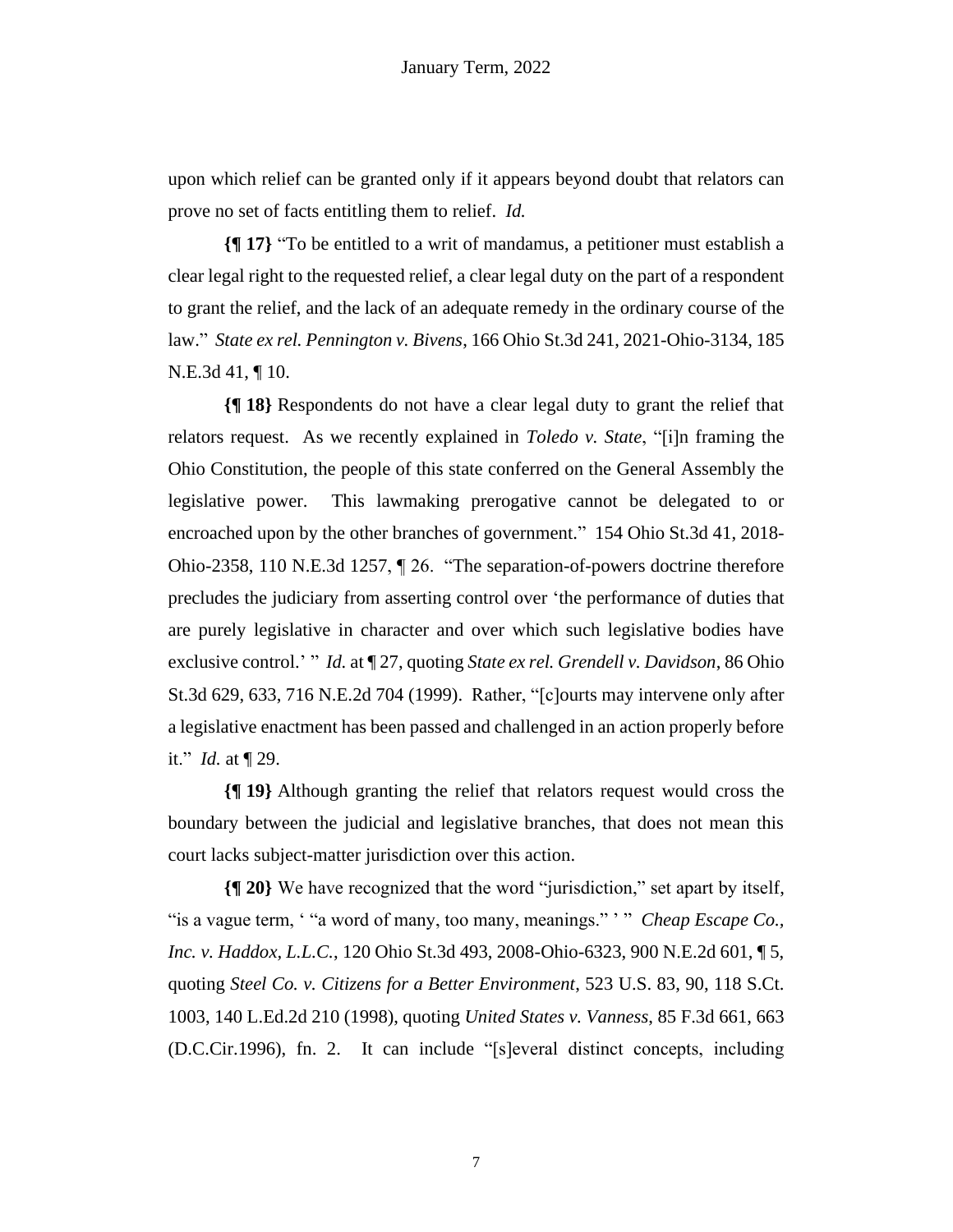territorial jurisdiction, monetary jurisdiction, personal jurisdiction, and subjectmatter jurisdiction," *id*., as well as "jurisdiction over a particular case," *Bank of Am., N.A. v. Kuchta*, 141 Ohio St.3d 75, 2014-Ohio-4275, 21 N.E.3d 1040, ¶ 18. " 'The often unspecified use of this polysemic word can lead to confusion and has repeatedly required clarification as to which type of "jurisdiction" is applicable in various legal analyses.' " *Ostanek v. Ostanek*, 166 Ohio St.3d 1, 2021-Ohio-2319, 181 N.E.3d 1162, ¶ 20, quoting *Kuchta* at ¶ 18.

**{¶ 21}** "Subject-matter jurisdiction refers to the constitutional or statutory power of a court to adjudicate a particular class or type of case," *Corder v. Ohio Edison Co*., 162 Ohio St.3d 639, 2020-Ohio-5220, 166 N.E.3d 1180, ¶ 14, and " '[a] court's subject-matter jurisdiction is determined without regard to the rights of the individual parties involved in a particular case,' " *id*., quoting *Kuchta* at ¶ 19. "Instead, 'the focus is on whether the forum itself is competent to hear the controversy.' " *Id*. at ¶ 14, quoting *State v. Harper*, 160 Ohio St.3d 480, 2020- Ohio-2913, 159 N.E.3d 248, ¶ 23.

**{¶ 22}** On the other hand, "[a] court's jurisdiction over a particular case refers to the court's authority to proceed or rule on a case that is within the court's subject-matter jurisdiction." *Kuchta* at ¶ 19. This reference to a court's exercise of its jurisdiction over a particular case "involves consideration of the rights of the parties," *id.*, citing *Pratts v. Hurley*, 102 Ohio St.3d 81, 2004-Ohio-1980, 806 N.E.2d 992, ¶ 12. That is, " "[o]nce a tribunal has jurisdiction over both the subject matter of an action and the parties to it, '\* \* \* the right to hear and determine is perfect; and the decision of every question thereafter arising is but the exercise of the jurisdiction thus conferred \* \* \*.' " ' " (Ellipses added in *Pizza*.) *Harper* at ¶ 26, quoting *Pratts* at ¶ 12, quoting *State ex rel. Pizza v. Rayford*, 62 Ohio St.3d 382, 384, 582 N.E.2d 992 (1992), quoting *Sheldon's Lessee v. Newton*, 3 Ohio St. 494, 499 (1854).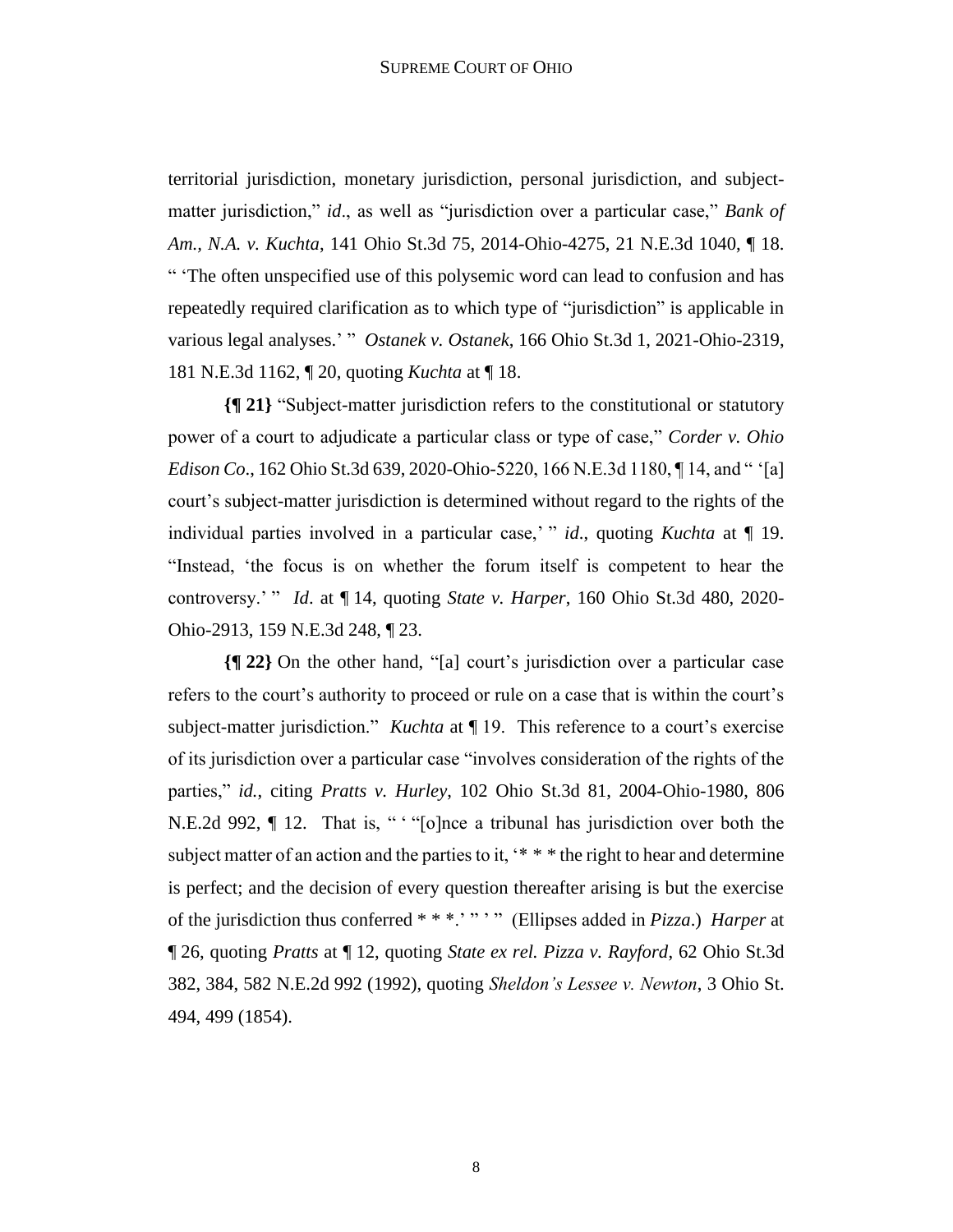**{¶ 23}** The Ohio Constitution establishes the subject-matter jurisdiction of this court and expressly provides that we have original jurisdiction over actions in quo warranto, habeas corpus, prohibition, procedendo, practice-of-law matters, and relevant here, mandamus. Article IV, Section 2(B)(1) of the Ohio Constitution. We therefore have original jurisdiction to review the complaint filed in this case.

**{¶ 24}** Nonetheless, the separation-of-powers doctrine is "the sacred maxim of free government," Madison, The Federalist No. 47 at 308 (Clinton Rossiter Ed.1961), and "the checks and balances that principle ensures are now deemed fundamental to our democratic form of government," *State ex rel. Dann v. Taft*, 109 Ohio St.3d 364, 2006-Ohio-1825, 848 N.E.2d 472, ¶ 55. But until today, we have never held that the separation-of-powers doctrine should be considered when determining the subject-matter jurisdiction of courts, and the two cases that the majority cites in support of its holding—*Grendell* and *Wapakoneta v. Helpling*, 135 Ohio St. 98, 19 N.E.2d 772 (1939)—*say nothing to that effect*. In fact, in *Helpling*, the court reached the merits of the relator's claims, which would not have been appropriate if a jurisdictional bar had been applied.

**{¶ 25}** In any case, it is not necessary to decide whether the separation-ofpowers doctrine, which is implicitly embedded within the framework of the Ohio Constitution, *see State v. Bodyke*, 126 Ohio St.3d 266, 2010-Ohio-2424, 933 N.E.2d 753, ¶ 42, deprives this court of subject-matter jurisdiction notwithstanding the express grant of original jurisdiction to review mandamus actions set forth in Article IV, Section  $2(B)(1)(b)$ . That question has not been presented and argued by the parties, and we have held that a court of appeals "should not decide cases on the basis of a new, unbriefed issue without 'giv[ing] the parties notice of its intention and an opportunity to brief the issue,' " (brackets sic) *State v. Tate*, 140 Ohio St.3d 442, 2014-Ohio-3667, 19 N.E.3d 888, ¶ 21, quoting *State v. 1981 Dodge Ram Van*, 36 Ohio St.3d 168, 170, 522 N.E.2d 524 (1988). We should not be so quick to reach an unbriefed issue ourselves.